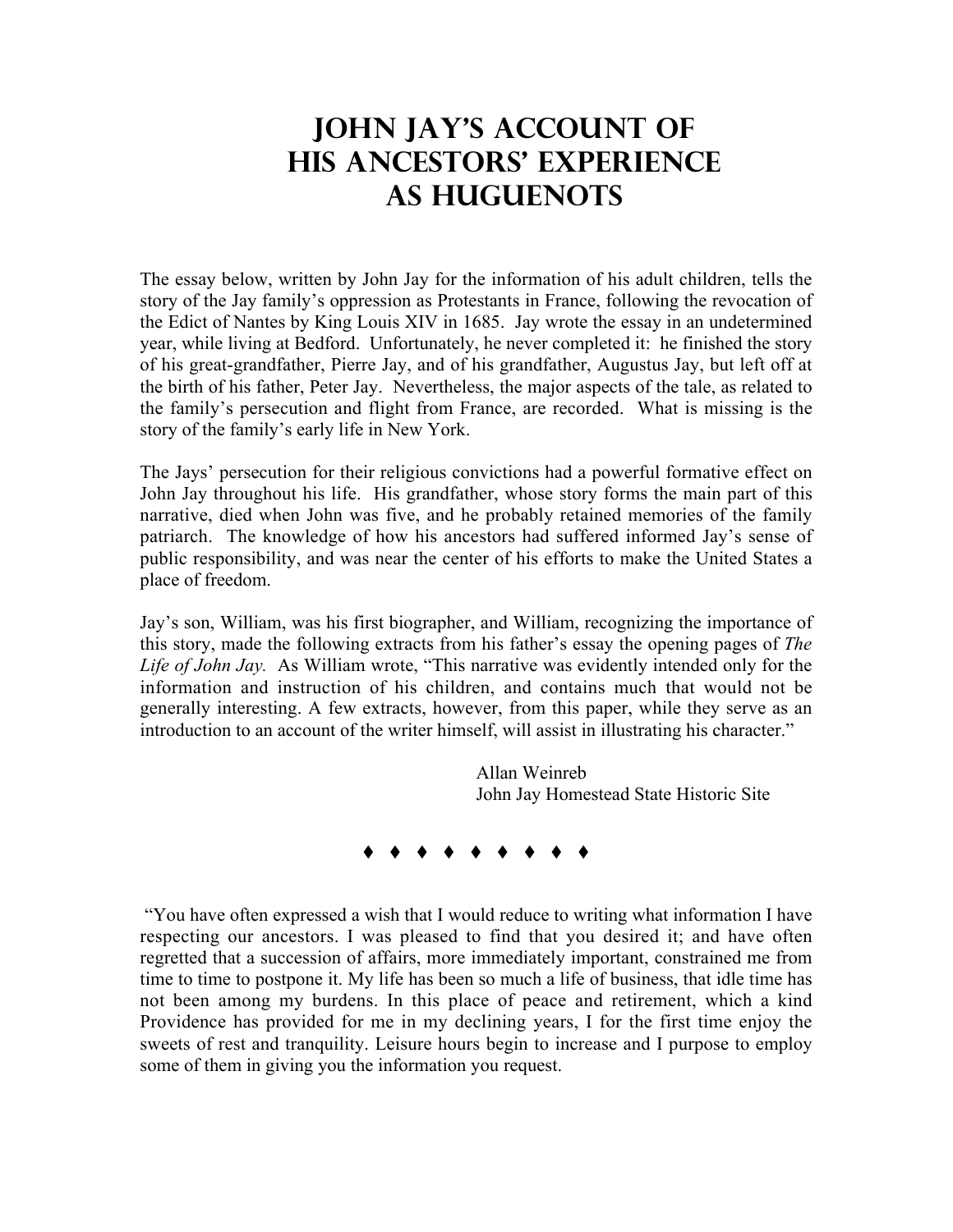"When and where we were born, and who were our progenitors, are questions to which certain philosophers ascribe too little importance. It becomes us to be mindful that the great Creator has been pleased to make men social beings; that he established between them various relations, and among others, those which arise from consanguinity; and that to all these relations he has attached particular and corresponding duties. These relations and duties promote the happiness of individuals and families; they pervade and harmonize society, and are subservient to both public and personal welfare.

"How fleeting, how forgetful, how frail is tradition! There are families in this State who are ignorant even of the names of the first of their ancestors who came to this country—they know not whence, or why, or how they came. Between those days and the period of our revolution, the field for biography has become barren—little has been written, and of that little much has been lost by the destruction of papers during the war. The time, however, is approaching when the barren field will be cultivated by genius and by pride; and under the auspices of obscurity (ever friendly to fiction), become fertile in fables.

"My faith in the generality of historical relations of every kind has been gradually declining for these thirty years. On various occasions I have seen accounts of events and affairs which I knew to be incorrect. Not a few of the common and current opinions respecting public men and public transactions are common and current mistakes, designedly countenanced by demagogues to promote party or personal purposes. The time, however, will most certainly come when the world and all that therein is will be purified in a refiner's fire. It will then be of little importance to us whether our ancestors were splendid or obscure, and whether events and characters have been truly or partially represented, or not represented at all.

"But to return.—I have been informed that our family is of Poictou, in France, and that the branch of it to which we belong removed from thence to Rochelle. Of our ancestors anterior to Pierre Jay, who left France on the revocation of the Edict of Nantes, I know nothing that is certain. Pierre Jay was an active and opulent merchant, extensively and profitably engaged in commerce. He married Judith, a daughter of Mons. François, a merchant in Rochelle. One of her sisters married M. Mouchard, whose son was a director of the French East India Company. Pierre Jay had three sons and one daughter. The sons were Francis, who was eldest; Augustus, who was born 23d March, 1665; and Isaac. The daughter's name was Frances. Mr. Jay seemed to have been solicitous to have one of his sons educated in England. He first sent his eldest son, but he unfortunately died on the passage. Notwithstanding this distressing event, he immediately sent over his son Augustus, who was then only twelve years old. In the year 1683, Mr. Jay recalled Augustus, and sent him to Africa, but to what part or for what purpose is now unknown.

"The troubles and violences that proceeded to revocation of the Edict of Nantes are related in five quarto volumes, entitled `Histoire de L'Edit de Nantes,' which you will find among my books. As those detestable proceedings are amply detailed in that history, I decline taking particular notice of them here. To me it appears extraordinary, that such proceedings did not sooner lead the more discreet and considerate Protestants to foresee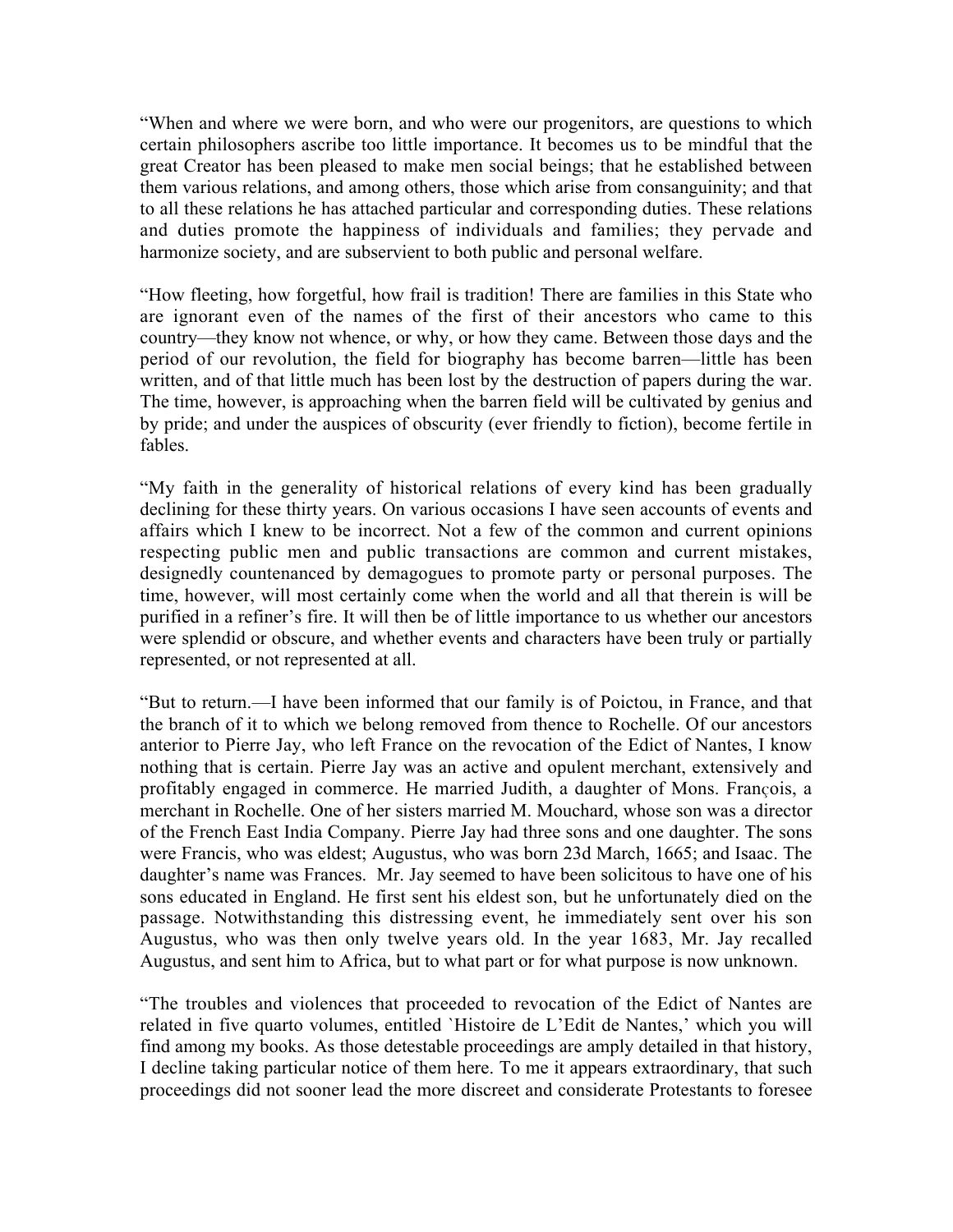the necessity they would be under of leaving the kingdom, and the prudence of making timely provision for their retreat. Such, however, is human nature. We all know with absolute certainty that we are to pass from this to another world, and yet how few of us prepare for our removal!

"Pursuant to an order passed in January, 1685, the Protestant church at Rochelle was demolished. The ensuing summer a number of troops were marched into the city, and quartered on the Protestant inhabitants, and these troops were soon followed by four companies of dragoons. The attempts made to convert or intimidate Mr. Jay proving fruitless, some of these dragoons were sent to his house to live and act at their discretion. I have not understood that they offered any personal insults to Mr. Jay or his family, but in other respects they behaved as it was intended they should. Such a situation was intolerable, and Mr. Jay lost no time in relieving his family from it. He found means to withdraw them, together with some articles of value, secretly from the house, and succeeded in putting them onboard a vessel which he had engaged for the purpose. They fortunately set sail without being discovered, and were safely landed at Plymouth, in England. He thought it advisable to remain behind, doubtless with the design to save what he could from the wrecks of his fortune.

"It was not long before the absence of his family excited attention, and produced investigations. After some time he was arrested and committed to prison. Being closely connected with some influential Catholics, he was by their interposition and good offices soon set at liberty. At that time some vessels in which he was concerned were expected, and particularly one from Spain, of which he was the sole owner. He determined to effect his escape, if possible, in the first of these vessels that should arrive; and for that purpose instructed a pilot, on whose good-will and attachment he relied, to watch these vessels, and to put the first of them that came in immediately at anchor, at a place agreed upon between them.

"Of the vessels that were expected, the one from Spain was the first that arrived. The pilot instantly went on board, and carried her to the place agreed on, and gave Mr. Jay notice of it. With the aid of this faithful and friendly pilot, proper precautions were taken to prevent discovery, and the moment Mr. Jay got on board she sailed, and carried him to England.

"This ship and her cargo (the principal part of which was iron) belonged wholly to himself, and together with the property sent over with his family, and that now brought over by himself, comprised all that he had saved. What this all amounted to, I have never been informed: it was such, however, as placed him and his family above dependency, and was so managed as that, during the residue of his life, his situation was comfortable.

"As soon as Mr. Jay's departure was known, his estate in France was seized; and no part of it afterward came to the use of either himself or his children.

"Having escaped from the fury of persecution to a friendly country, nothing remained to excite his anxiety but the fate of his son Augustus, whom he had sent to Africa, and who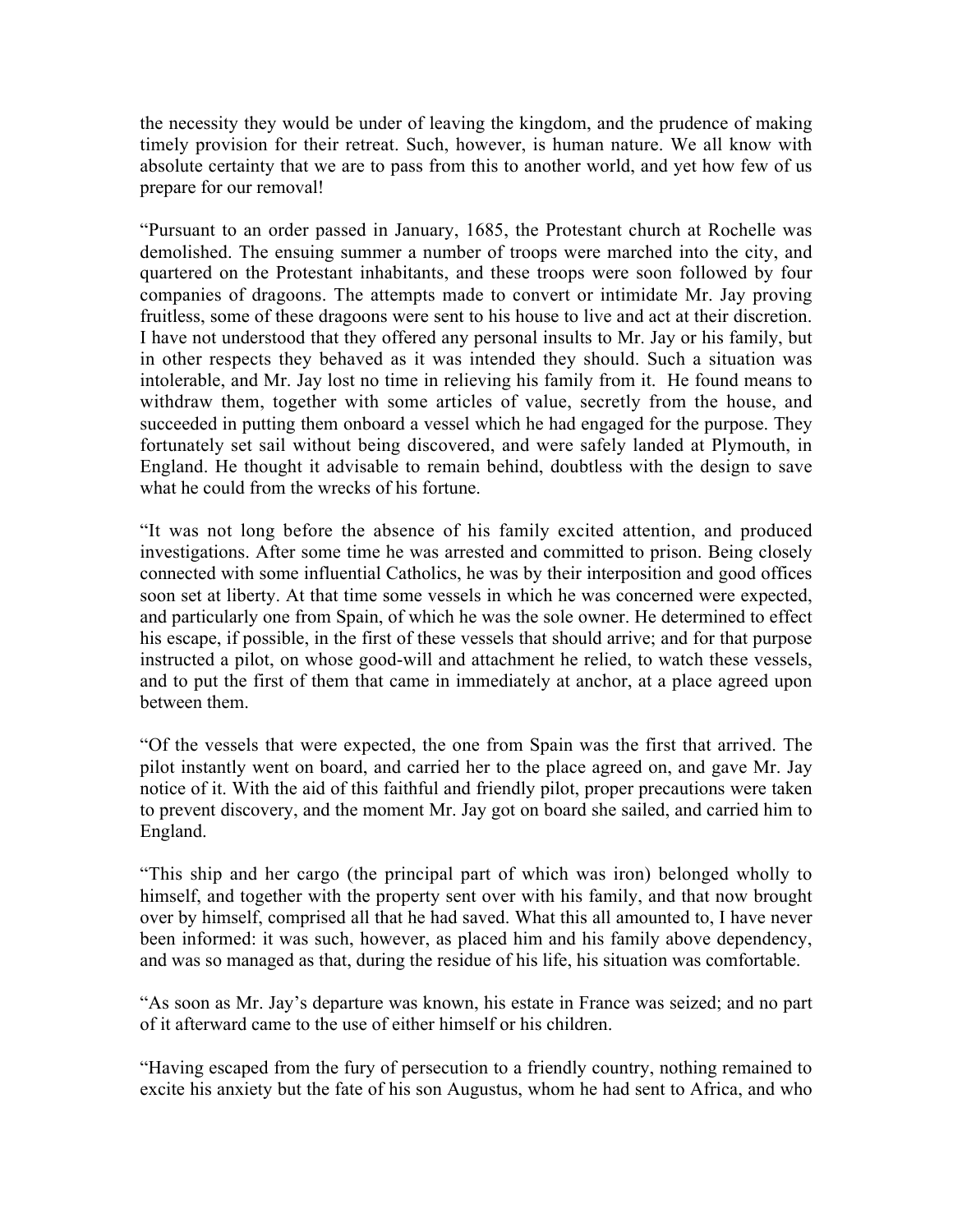would probably arrive without having been apprized of the troubles and flight of his family. This accordingly happened. On his arrival at Rochelle, he found himself in a situation not easy to be described. The persecution was proceeding with increasing severity, and every circumstance and prudential consideration pressed him to decide without delay on the measures proper for him to take and pursue. He determined to remain true to his religion, and to meet the risks and dangers to which it exposed him. The kindness of his friends facilitated every necessary arrangement for his departure from the country, and in a very short time he embarked in a vessel bound to Charleston, in South Carolina. Thus by Divine Providence every member of the family was rescued from the rage and reach of persecution, and enabled to preserve a portion of the property more than adequate to their actual necessities.

"Augustus very properly reflected that his parents had two younger children to provide for, and that it became him to depend on his own exertions. It was his first intention to settle in South Carolina. His education in England, and the knowledge he had acquired of the English language, trade, and manners, had prepared him for living in an English country. The climate of South Carolina, however, made so serious an impression on his health he went to Philadelphia, which he found in such an infant state, that he thought it advisable to go to New-York. With New-York he was much pleased, and found there several refugee families from Rochelle. His first employment was that of supercargo, and he continued in it for several years. His parents found themselves relieved from anxiety about his welfare, and with great satisfaction observed his industry and promising prospects. The time, however, was approaching when the course of life proper for their younger son was to be determined and provided for. He, it seems, preferred a military life; and his passion for it was exceedingly excited by the forming a regiment of French refugees in England to serve a Protestant king against a popish competitor. Isaac solicited the consent of his parents with so much earnestness, that it was at length obtained. He joined his regiment as a volunteer, and was with it at the battle of the Boyne, in 1690. He received several wounds; and returning to his father, lingered for some months, and died.

"In the year 1692 certain commercial affairs at Hamburgh induced Augustus to take a passage in a vessel bound from New-York to that place. The vessel was captured by a privateer from St. Maloes, and carried into that port. He with other prisoners was sent to a fortress about fifteen miles from St. Maloes. He was in that fortress when the news of the battle of La Hogue arrived there. Orders were thereupon given that the prisoners should that evening be put and kept in close custody. By negligence or accident the prisoners became informed of this order. Augustus and another prisoner agreed to attempt making their escape. The day had been wet and boisterous, and in the evening the rain and wind increased. Before the time when they expected to be called, they found means to conceal themselves, so that when the other prisoners were carried to the places in which they were to be closely confined, these two remained without. Favoured by the darkness and the storm, they eluded the vigilance of the sentinels, and proceeded to the part of the wall which they had agreed on. There Augustus let himself drop into the ditch, and received no material injury. His companion did not join him: whether he changed his mind or was stunned by the fall is uncertain. Augustus took the road to Rochelle, and so managed as not to arrive there till the next evening, and at a late hour repaired to his aunt Mouchard,